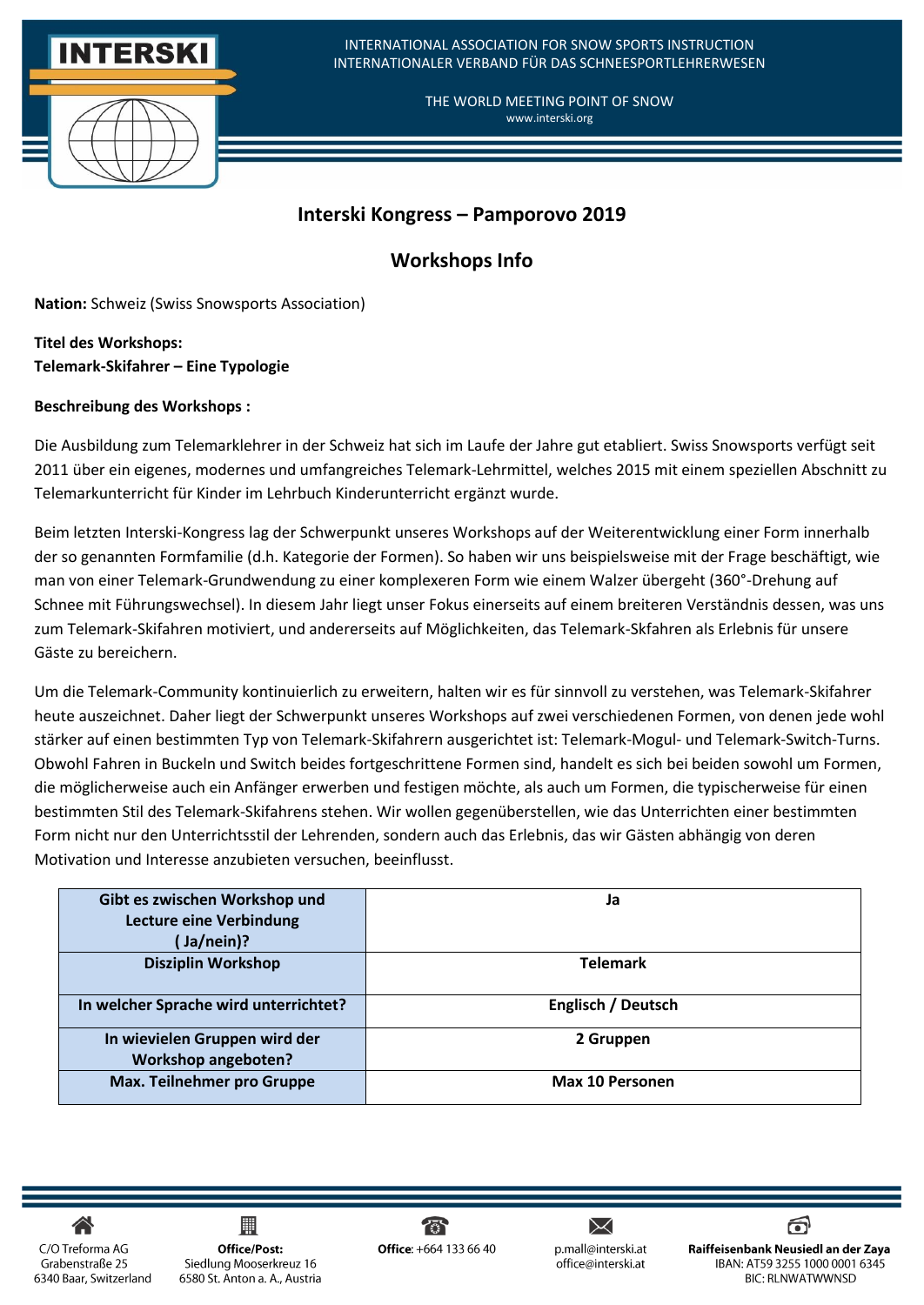

Jeder Workshop wird zweimal täglich durchgeführt. Die Workshop-Zeiten sind 10:30 und 13:30 Uhr. Eine Mittagspause zwischen 12:00-13: 30 Uhr ist gegeben.

Es gibt jeden Morgen mehrere Treffpunkte für die Disziplinen Alpin, Snowboard, Freestyle, Langlauf, Nordic und Behinderte. Bitte suchen Sie nach diesen spezifischen Treffpunkten.

Gruppenleiter jeder Nation sind für die Organisation von Gruppen in jedem Konferenzbereich verantwortlich. Gruppenleiter sollten einen Plan haben, wie sie den Treffpunkt am besten verlassen können um Staus bei den Aufstiegshilfen zu vermeiden.

合

C/O Treforma AG Grabenstraße 25 6340 Baar, Switzerland

#### 用 Office/Post: Siedlung Mooserkreuz 16 6580 St. Anton a. A., Austria



 $\times$ p.mall@interski.at .<br>office@interski.at

ම් Raiffeisenbank Neusiedl an der Zaya IBAN: AT59 3255 1000 0001 6345 **BIC: RLNWATWWNSD**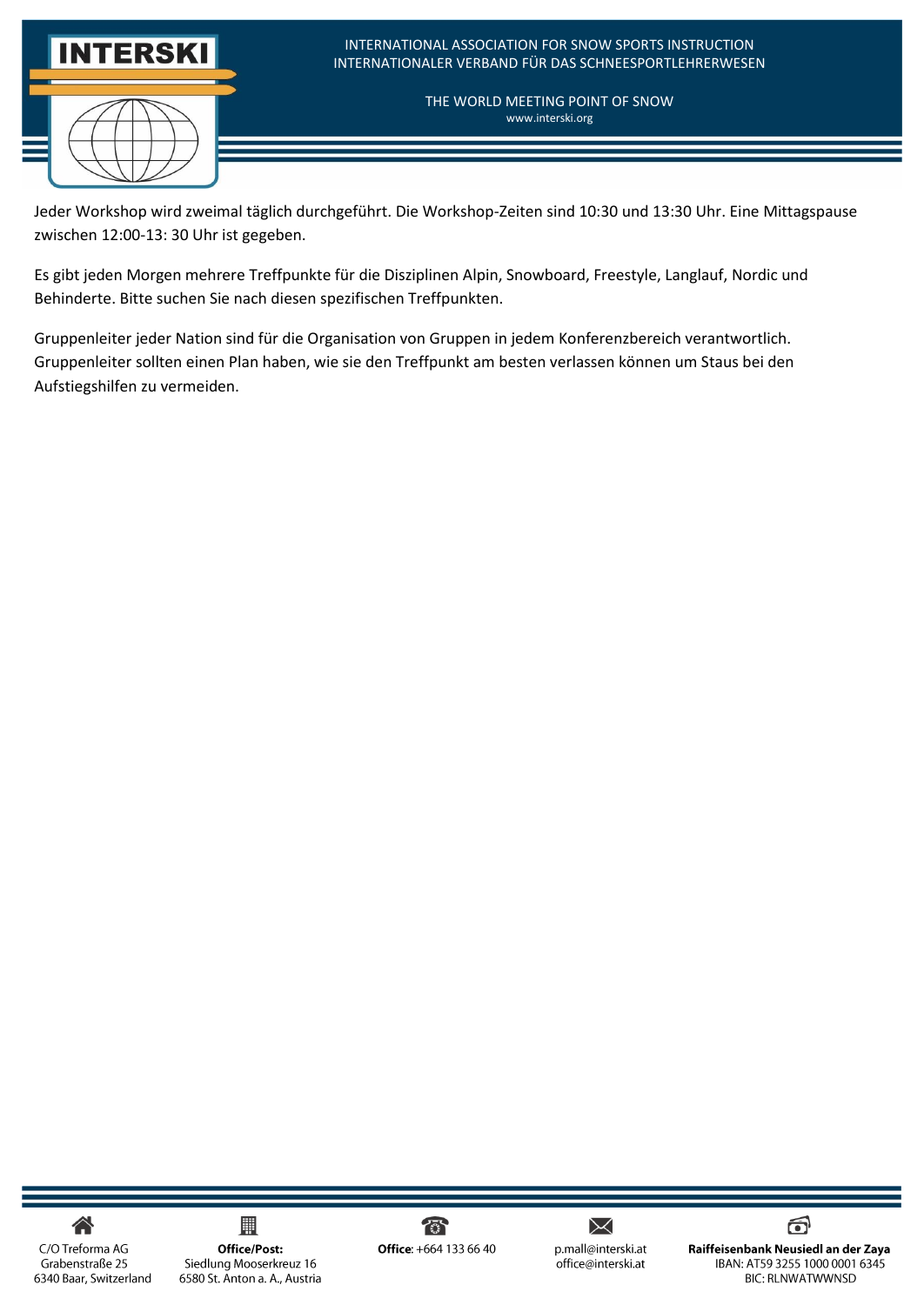

## **Interski Congress – Pamporovo 2019**

## **On Snow Workshop Summary**

**Nation:** Switzerland (Swiss Snowsports Association)

**Worksop Title:** 

**Telemark Skiers – A Typology** 

### **Workshop Description:**

The training to become a telemark instructor in Switzerland has been well established over the years. Swiss Snowsports has had its own, modern and extensive telemark teaching manual since 2011, which was further accomplished with a specific telemark section in the 2015 teaching manual for kids. At the last Interski Congress the focus of our workshop was on progression of a form within the so-called Family of Forms (i.e. category of forms). For instance, we looked at how to progress from a telemark basic turn to a more complex form like the Waltz (360° rotation on snow with lead change). This year our focus is on understanding more broadly what motivates us to telemark ski, and looking at ways to enrich the experience of telemark skiing for our guests.

In order to continually grow the telemark community, we believe it is useful to understand what typifies telemark skiers today. Therefore, the focus of attention of our workshop is on two different forms, each of which perhaps appealing more strongly to a specific type of telemark skier: telemark mogul and telemark switch turns. Although skiing in moguls and switch turns are both advanced telemark skills, both are also forms a novice might aspire to and both typify a certain style of telemarking. We aim to contrast how teaching a specific content informs our teaching style and the experience we try to offer guests according to what motivates them.

| Is the workshop connected to indoor<br>lecture?<br>(Yes/No) | <b>Yes</b>       |
|-------------------------------------------------------------|------------------|
| <b>Sports Included</b>                                      | <b>Telemark</b>  |
| Languages used for Workshop                                 | English / German |
| <b>Number of Groups</b>                                     | 2 Groups         |
| Maximum number of people per<br>group                       | Max. 10 Pers.    |

C/O Treforma AG Grabenstraße 25 6340 Baar, Switzerland

凲 **Office/Post:** Siedlung Mooserkreuz 16 6580 St. Anton a. A., Austria



 $\bm{\times}$ p.mall@interski.at office@interski.at

ම Raiffeisenbank Neusiedl an der Zaya IBAN: AT59 3255 1000 0001 6345 **BIC: RLNWATWWNSD**